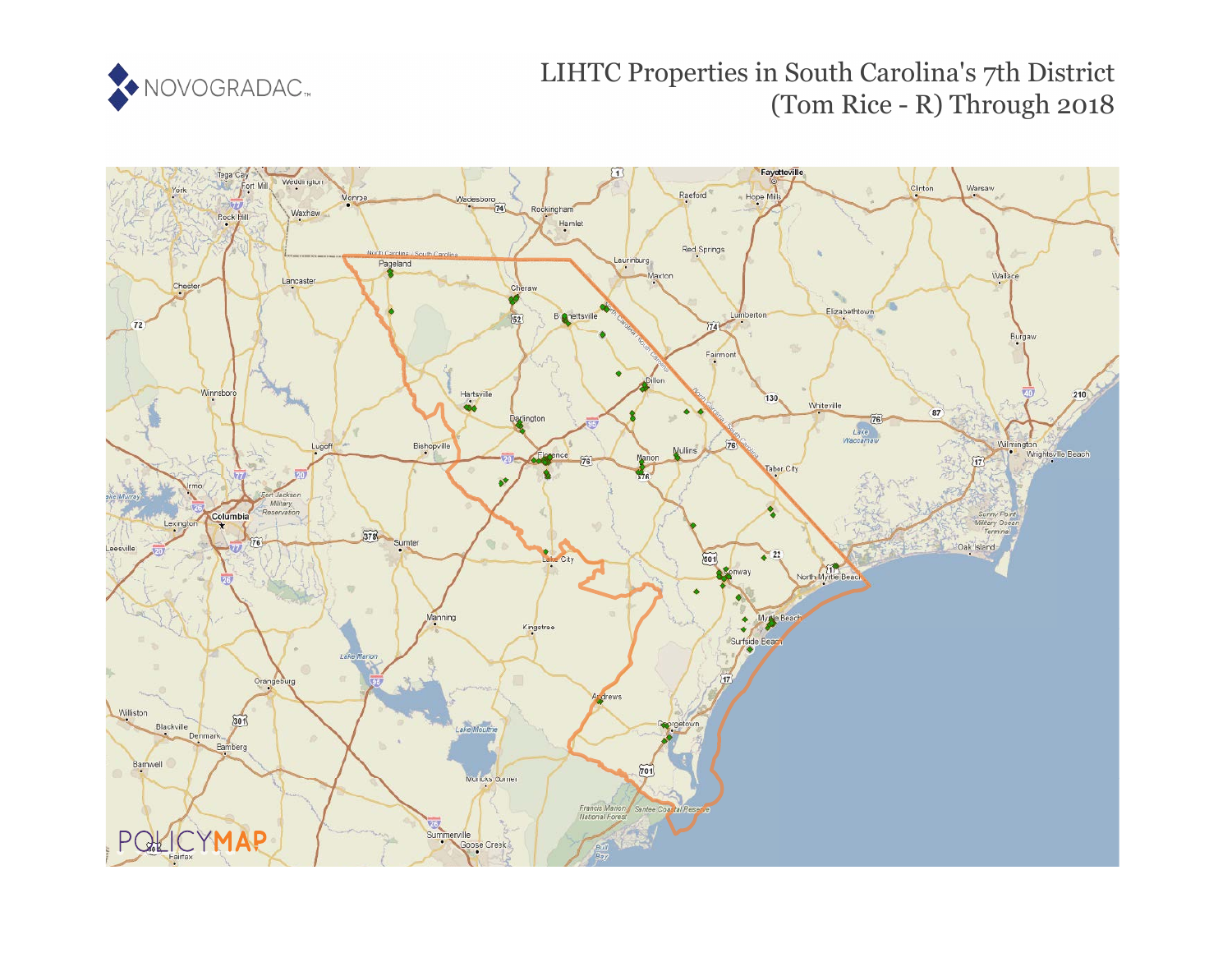| <b>Project Name</b>                       | <b>Address</b>                                 | City            | <b>State</b> | <b>Zip Code</b> | Nonprofit<br><b>Sponsor</b> | <b>Allocation</b><br>Year | <b>Annual</b><br><b>Allocated</b><br><b>Amount</b> | <b>Year Placed</b><br>in Service | <b>Construction Type</b>       | <b>Total</b><br><b>Units</b> | Low<br><b>Income</b><br><b>Units</b> | <b>Rent or</b><br><b>Income</b><br><b>Ceiling</b> | <b>Credit</b><br><b>Percentage</b>     | Tax-<br><b>Exempt</b><br><b>Bond</b> | <b>HUD Multi-Family</b><br><b>Financing/Rental</b><br><b>Assistance</b> |
|-------------------------------------------|------------------------------------------------|-----------------|--------------|-----------------|-----------------------------|---------------------------|----------------------------------------------------|----------------------------------|--------------------------------|------------------------------|--------------------------------------|---------------------------------------------------|----------------------------------------|--------------------------------------|-------------------------------------------------------------------------|
| LANDING                                   | 4080<br>HORSESHOE RD LITTLE RIVER<br>${\bf S}$ |                 | ${\rm SC}$   | 29566           | No                          | 1987                      | \$34,037                                           | 1987                             | New Construction               | 24                           | 24                                   | $60\%$ AMGI                                       | $30$ % present $\,$ No $\,$<br>value   |                                      | $\rm No$                                                                |
| THE OAKS (CONWAY)                         | 1002 PINE ST                                   | CONWAY          | ${\rm SC}$   | 29526           | No                          | 1987                      | \$54,104                                           | 1987                             | <b>New Construction</b>        | 44                           | 44                                   | 60% AMGI                                          | 70 % present $\,$ No $\,$<br>value     |                                      | $\rm No$                                                                |
| <b>COVINGTON STREET</b><br><b>HOUSING</b> | 317<br>CONVINGTON FLORENCE<br><b>STREET</b>    |                 | ${\rm SC}$   | 29501           | No                          | 1988                      | \$2,349                                            | 1988                             | Acquisition and Rehab 3        |                              | $\overline{\mathbf{3}}$              | 60% AMGI                                          | $70$ % present $_{\rm{No}}$            |                                      | $\rm No$                                                                |
| <b>GREYSTONE APTS III</b>                 | 103 AGERTON<br><b>ST</b>                       | <b>CHERAW</b>   | ${\rm SC}$   | 29520           | No                          | 1988                      | \$27,032                                           | 1988                             | <b>New Construction</b>        | 14                           | $14\,$                               | 60% AMGI                                          | $70\,\%$ present $\,$ No $\,$<br>value |                                      | $\rm No$                                                                |
| <b>SILVER TRACE APTS</b>                  | 106 SILVER<br>TRACE CT                         | <b>MARION</b>   | ${\rm SC}$   | 29571           | No                          | 1988                      | \$56,248                                           | 1988                             | New Construction               | 44                           | 44                                   | 60% AMGI                                          | $70\,\%$ present $\,$ No value         |                                      | $\rm No$                                                                |
| THIRD STREET APTS                         | 106 THIRD ST                                   | <b>CHERAW</b>   | ${\rm SC}$   | 29520           | No                          | 1988                      | \$9,012                                            | 1988                             | Acquisition and Rehab 8        |                              | 8                                    | 60% AMGI                                          | 70 % present $\,$ No $\,$<br>value     |                                      | $\rm No$                                                                |
| <b>WEST PINE STREET</b><br><b>HOUSING</b> | 315 W PINE ST FLORENCE                         |                 | ${\rm SC}$   | 29501           | $\mathbf{N}\mathbf{o}$      | 1988                      | \$5,715                                            | 1988                             | Acquisition and Rehab 6        |                              | $\bf 6$                              | 60% AMGI                                          | $70\,\%$ present $\,$ No value         |                                      | No                                                                      |
| 1004 ROSE ST                              | 1004 ROSE ST                                   | <b>FLORENCE</b> | SC           | 29506           | No                          | 1988                      | \$1,067                                            | 1989                             | <b>Acquisition and Rehab 3</b> |                              | $\boldsymbol{3}$                     | 60% AMGI                                          | $70$ % present $\,$ No $\,$<br>value   |                                      | No                                                                      |
| 128 AIKEN DR                              | 128 N AIKEN DR FLORENCE                        |                 | <b>SC</b>    | 29501           | No                          | 1988                      | \$672                                              | 1989                             | Acquisition and Rehab 1        |                              | $\mathbf{1}$                         | 60% AMGI                                          | $70\,\%$ present $_{\rm{No}}$          |                                      | $\mathbf{N}\mathbf{o}$                                                  |
| 713 WEST PALMETTO<br>ST                   | 713 W<br>PALMETTO ST                           | <b>FLORENCE</b> | ${\rm SC}$   | 29501           | No                          | 1988                      | \$1,067                                            | 1989                             | Acquisition and Rehab 1        |                              | $\mathbf{1}$                         | 60% AMGI                                          | 70 % present $\,$ No $\,$<br>value     |                                      | No                                                                      |
| 804 PAULEY ST                             | 804 PAWLEY ST FLORENCE                         |                 | <b>SC</b>    | 29506           | No                          | 1988                      | \$514                                              | 1989                             | Acquisition and Rehab 1        |                              | $\mathbf{1}$                         | 60% AMGI                                          | $70\,\%$ present $\,$ No value         |                                      | No                                                                      |
| <b>BAYSIDE APTS</b>                       | 225 MARTIN ST GEORGETOWN                       |                 | <b>SC</b>    | 29440           | No                          | 1989                      | \$45,280                                           | 1989                             | <b>New Construction</b>        | $32\,$                       | $32\,$                               | $60\%$ AMGI                                       | $70$ % present $\,$ No $\,$<br>value   |                                      | $\rm No$                                                                |
| <b>CEDAR TERRACE OF</b><br><b>DILLON</b>  | 200 MCKENZIE DILLON<br>RD                      |                 | ${\rm SC}$   | 29538           | No                          | 1990                      | \$53,820                                           | 1990                             | <b>New Construction</b>        | 40                           | 40                                   | 60% AMGI                                          | $70\,\%$ present $\,$ No value         |                                      | $\rm No$                                                                |
| <b>RAINTREE APTS</b>                      | 500 JOHNSON<br><b>ST</b>                       | CONWAY          | ${\rm SC}$   | 29527           | No                          | 1990                      | \$73,752                                           | 1990                             | <b>New Construction</b>        | 40                           | 40                                   | 60% AMGI                                          | $70\,\%$ present $\,$ No value         |                                      | $\rm No$                                                                |

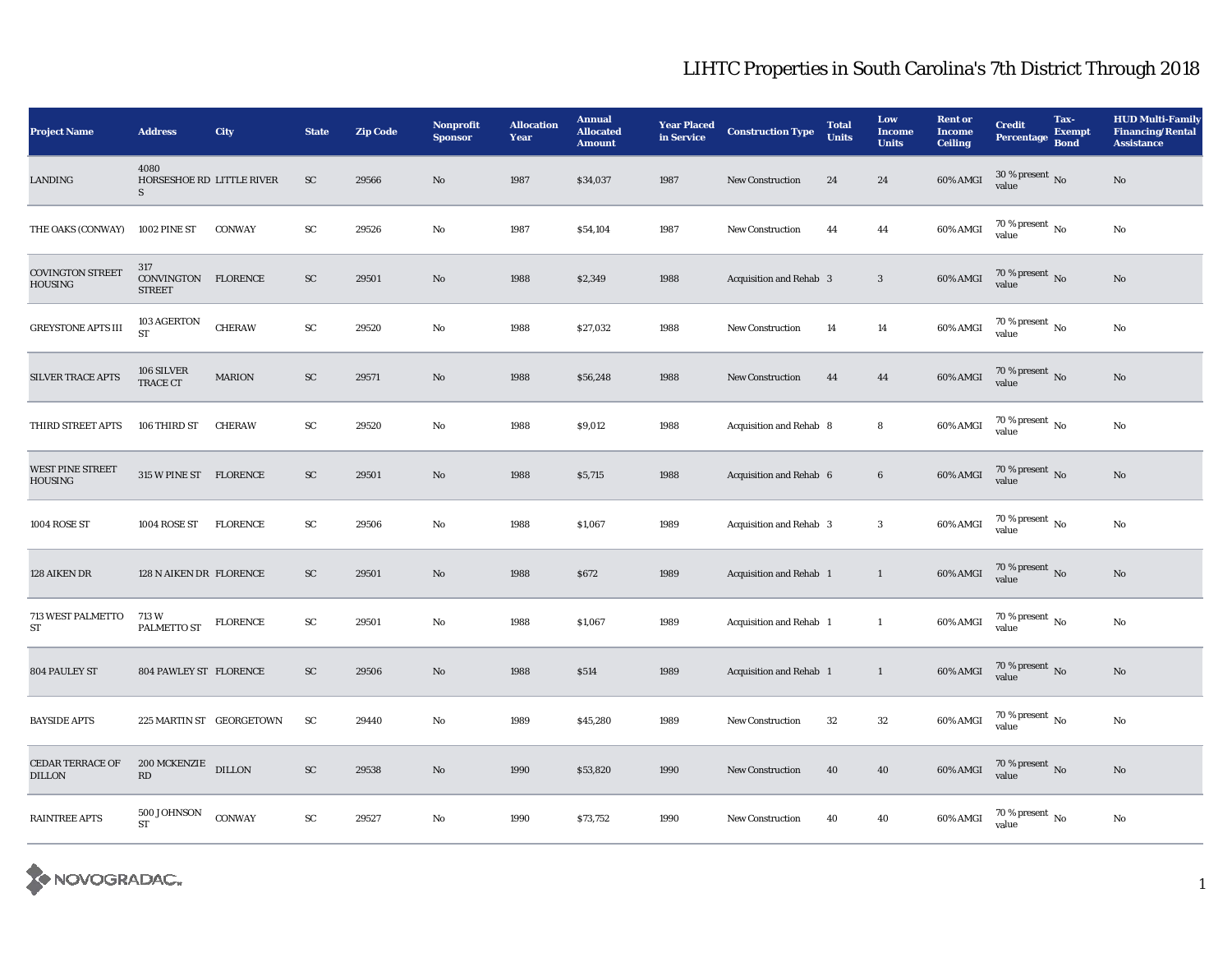| <b>Project Name</b>                                                                                                                        | <b>Address</b>                      | City                           | <b>State</b> | <b>Zip Code</b> | Nonprofit<br><b>Sponsor</b> | <b>Allocation</b><br>Year | <b>Annual</b><br><b>Allocated</b><br><b>Amount</b> | <b>Year Placed</b><br>in Service | <b>Construction Type</b> | <b>Total</b><br><b>Units</b> | Low<br><b>Income</b><br><b>Units</b> | <b>Rent or</b><br><b>Income</b><br><b>Ceiling</b> | <b>Credit</b><br><b>Percentage</b>     | Tax-<br><b>Exempt</b><br><b>Bond</b> | <b>HUD Multi-Family</b><br><b>Financing/Rental</b><br><b>Assistance</b> |
|--------------------------------------------------------------------------------------------------------------------------------------------|-------------------------------------|--------------------------------|--------------|-----------------|-----------------------------|---------------------------|----------------------------------------------------|----------------------------------|--------------------------|------------------------------|--------------------------------------|---------------------------------------------------|----------------------------------------|--------------------------------------|-------------------------------------------------------------------------|
| <b>LAKE VIEW APTS</b>                                                                                                                      | 109 E FIRST AVE LAKE VIEW           |                                | ${\rm SC}$   | 29563           | No                          | 1990                      | \$52,916                                           | 1991                             | <b>New Construction</b>  | $30\,$                       | $30\,$                               | <b>50% AMGI</b>                                   | $70\,\%$ present $\,$ No value         |                                      | $\rm No$                                                                |
| MARLBORO PLACE<br>APTS I                                                                                                                   |                                     | 813 CHERAW ST BENNETTSVILLE SC |              | 29512           | $\mathbf{No}$               | 1990                      | \$40,120                                           | 1991                             | <b>New Construction</b>  | 24                           | 24                                   | 60% AMGI                                          | $70\,\%$ present $\,$ No value         |                                      | $\rm No$                                                                |
| <b>LAKE VIEW GREEN</b><br><b>APTS</b>                                                                                                      | <b>702 SCOT</b><br><b>STREET</b>    | <b>LAKE VIEW</b>               | ${\rm SC}$   | 29563           | No                          | 1991                      | \$40,225                                           | 1992                             | <b>New Construction</b>  | 24                           | 24                                   | 60% AMGI                                          | $70$ % present $_{\rm{No}}$            |                                      | $\rm No$                                                                |
| <b>MARLBORO PLACE</b><br>APTS II                                                                                                           |                                     | 813 CHERAW ST BENNETTSVILLE SC |              | TINA HOLT       | $\mathbf{No}$               | 1992                      | \$36,450                                           | 1992                             | <b>New Construction</b>  | 24                           | 24                                   | 60% AMGI                                          | $70$ % present $\,$ No value           |                                      | $\rm No$                                                                |
| $\begin{tabular}{ll} \bf{FAIRMEADOW \; APTS \; LP} & \begin{tabular}{ll} \bf{307 \; N \; MARION} \end{tabular} & \bf{LATTA} \end{tabular}$ |                                     |                                | ${\rm SC}$   | 29565           | No                          | 1992                      | \$43,984                                           | 1993                             | <b>New Construction</b>  | 24                           | 24                                   | 60% AMGI                                          | $70$ % present $\,$ No value           |                                      | $\rm\thinspace No$                                                      |
| OAKWOOD MANOR                                                                                                                              | 904 OAKWOOD<br><b>ST</b>            | BENNETTSVILLE SC               |              | 29512           | $\mathbf{No}$               | 1993                      | \$37,709                                           | 1993                             | <b>New Construction</b>  | 24                           | 24                                   | 60% AMGI                                          | $70$ % present $\,$ No $\,$<br>value   |                                      | $\rm No$                                                                |
| <b>BENNETTS POINTE</b>                                                                                                                     |                                     | 907 CHERAW ST BENNETTSVILLE SC |              | 29512           | No                          | 1993                      | \$54,651                                           | 1994                             | <b>New Construction</b>  | 32                           | $32\phantom{.0}$                     | 60% AMGI                                          | $70$ % present $\,$ No value           |                                      | No                                                                      |
| <b>BRIARWOOD APTS</b>                                                                                                                      | 106 BUNDY ST CLIO                   |                                | ${\rm SC}$   | 29525           | No                          | 1993                      | \$42,340                                           | 1994                             | <b>New Construction</b>  | 24                           | 24                                   | 60% AMGI                                          | 70 % present $\,$ No $\,$<br>value     |                                      | $\rm No$                                                                |
| FLORENCE CITY APTS                                                                                                                         | 417 S CHURCH<br>ST                  | <b>FLORENCE</b>                | ${\rm SC}$   | 29506           | No                          | 1993                      | \$19,254                                           | 1994                             | Acquisition and Rehab 29 |                              | 29                                   | 60% AMGI                                          | $70$ % present $\,$ No value           |                                      | $\rm No$                                                                |
| <b>BELLINGER SQUARE</b><br>APTS                                                                                                            | 212 HIGH ST                         | MCCOLL                         | ${\rm SC}$   | 29570           | No                          | 1994                      | \$40,058                                           | 1995                             | <b>New Construction</b>  | 24                           | 24                                   | 60% AMGI                                          | $70$ % present $_{\, \rm No}$<br>value |                                      | $\mathbf{N}\mathbf{o}$                                                  |
| PAGE SQUARE APTS                                                                                                                           | 310 S GUM ST                        | <b>PAGELAND</b>                | ${\rm SC}$   | 29728           | No                          | 1994                      | \$43,565                                           | 1995                             | Acquisition and Rehab 39 |                              | 39                                   | 60% AMGI                                          | $70$ % present $\,$ No value           |                                      | No                                                                      |
| SPRINGFIELD APTS                                                                                                                           | 100<br>SPRINGFIELD<br>$\rm CIR$     | DARLINGTON                     | ${\rm SC}$   | 29532           | No                          | 1994                      | \$77,824                                           | 1995                             | Acquisition and Rehab 71 |                              | 71                                   | 60% AMGI                                          | $70\,\%$ present $_{\rm No}$<br>value  |                                      | $\rm No$                                                                |
| <b>DOVER VILLAGE</b>                                                                                                                       | 414 SOUTH<br><b>LONGSTREET</b>      | <b>DILLON</b>                  | ${\rm SC}$   |                 | No                          | 1996                      | \$222,980                                          | 1997                             | <b>New Construction</b>  | 40                           | 40                                   | 60% AMGI                                          | $70$ % present $\,$ No value           |                                      | $\rm No$                                                                |
| <b>MIDDLETOWN APTS</b>                                                                                                                     | 600W<br>WASHINGTON HARTSVILLE<br>ST |                                | SC           | 29550           | No                          | 1996                      | \$222,648                                          | 1997                             | <b>New Construction</b>  | 40                           | 40                                   | 60% AMGI                                          | $70$ % present $\,$ No value           |                                      | $\rm No$                                                                |

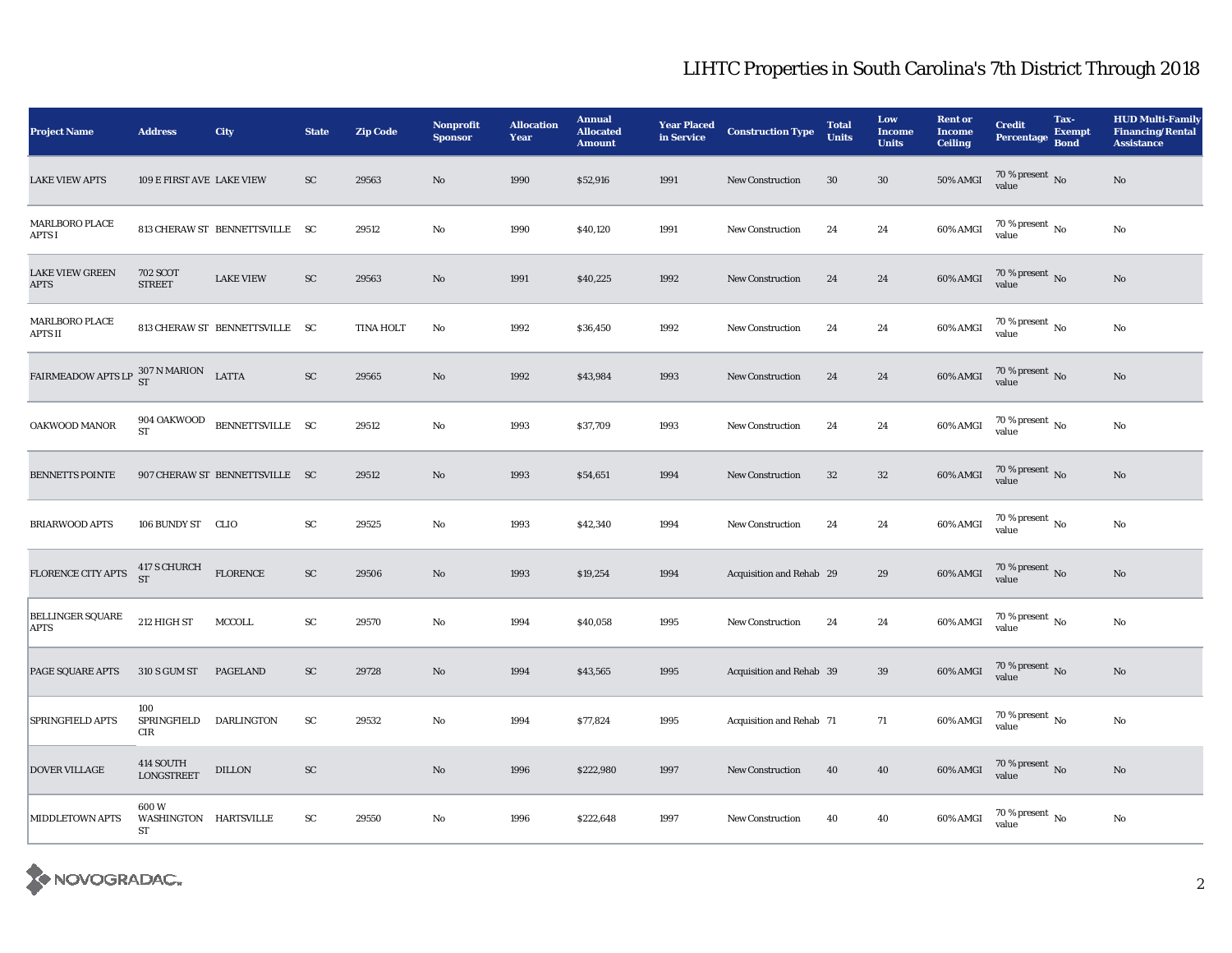| <b>Project Name</b>                            | <b>Address</b>                           | <b>City</b>              | <b>State</b> | <b>Zip Code</b> | Nonprofit<br><b>Sponsor</b> | <b>Allocation</b><br>Year | <b>Annual</b><br><b>Allocated</b><br><b>Amount</b> | <b>Year Placed</b><br>in Service | <b>Construction Type</b> | <b>Total</b><br><b>Units</b> | Low<br><b>Income</b><br><b>Units</b> | <b>Rent or</b><br><b>Income</b><br><b>Ceiling</b> | <b>Credit</b><br><b>Percentage</b>   | Tax-<br><b>Exempt</b><br><b>Bond</b> | <b>HUD Multi-Family</b><br><b>Financing/Rental</b><br><b>Assistance</b> |
|------------------------------------------------|------------------------------------------|--------------------------|--------------|-----------------|-----------------------------|---------------------------|----------------------------------------------------|----------------------------------|--------------------------|------------------------------|--------------------------------------|---------------------------------------------------|--------------------------------------|--------------------------------------|-------------------------------------------------------------------------|
| <b>SWANSGATE APTS</b>                          | 1050 TENTH<br>$\operatorname{AVE}$ N     | SURFSIDE BEACH SC        |              | 29575           | $\mathbf{N}\mathbf{o}$      | 1995                      | \$149,268                                          | 1997                             | Acquisition and Rehab 34 |                              | 34                                   | $50\%$ AMGI                                       | $70\,\%$ present $\,$ No value       |                                      | $\rm No$                                                                |
| <b>TIMMONSVILLE</b><br><b>GREEN APTS</b>       | 701 JAMES ST                             | TIMMONSVILLE             | <b>SC</b>    | 29161           | No                          | 1996                      | \$50,092                                           | 1997                             | Acquisition and Rehab 32 |                              | 32                                   | 60% AMGI                                          | $70$ % present $\,$ No $\,$<br>value |                                      | $\rm No$                                                                |
| <b>SOUTHERN FOREST</b><br><b>APTS</b>          | 2800 PLAZA CT MARION                     |                          | SC           | WALT BROWN No   |                             | 1996                      | \$170,701                                          | 1998                             | <b>New Construction</b>  | 40                           | 40                                   | 60% AMGI                                          | $70\,\%$ present $_{\rm No}$         |                                      | $\mathbf{N}\mathbf{o}$                                                  |
| SOUTHSIDE GREEN<br><b>APTS</b>                 | 721 HWY 501 S LATTA                      |                          | ${\rm SC}$   | 29565           | No                          | 1997                      | \$37,275                                           | 1998                             | Acquisition and Rehab 24 |                              | 24                                   | 60% AMGI                                          | $70$ % present $\,$ No $\,$<br>value |                                      | No                                                                      |
| <b>LEGACY APTS II</b>                          | 1001<br><b>SINGLETON</b><br>RIDGE OAD    | CONWAY                   | ${\rm SC}$   | 29526           | No                          | 1997                      | \$287,074                                          | 1999                             | <b>New Construction</b>  | 94                           | 60                                   | $60\%$ AMGI                                       | $70\,\%$ present $\,$ No value       |                                      | $\rm No$                                                                |
| ASHLYN PARK APTS                               | 419 ARCADIA DR MCCOLL                    |                          | SC           | 29570           | Yes                         | 1998                      | \$80,546                                           | 2000                             | Acquisition and Rehab 64 |                              | 64                                   | 60% AMGI                                          | $70$ % present $\,$ No $\,$<br>value |                                      | $\rm No$                                                                |
| <b>BELLS BAY LANDINGS</b>                      | 2321 WRIGHT<br>BLVD.                     | <b>CONWAY</b>            | ${\rm SC}$   | 29527           | No                          | 1998                      | \$486,483                                          | 2000                             | <b>New Construction</b>  | 60                           | 60                                   | 60% AMGI                                          | $70\,\%$ present $\,$ No value       |                                      | $\rm No$                                                                |
| CAROLINA COVE                                  | 830 CAROLINA<br>$\operatorname{COVE}$ DR | <b>MYRTLE BEACH</b>      | <b>SC</b>    | 29577           | No                          | 1999                      | \$483,463                                          | 2000                             | <b>New Construction</b>  | 73                           | 58                                   | 60% AMGI                                          | 70 % present $\,$ No $\,$<br>value   |                                      | $\rm No$                                                                |
| <b>CEDAR CREEK APTS</b>                        | 1510 MILL ST                             | <b>MARION</b>            | SC           | 29571           | $\rm No$                    | 1999                      | \$208,682                                          | 2000                             | <b>New Construction</b>  | 40                           | 40                                   | 60% AMGI                                          | $70\,\%$ present $\,$ No value       |                                      | $\mathbf{N}\mathbf{o}$                                                  |
| SPARROW RIDGE APTS 701 E SMITH ST TIMMONSVILLE |                                          |                          | - SC         | 29161           | No                          | 1999                      | \$53,302                                           | 2000                             | <b>New Construction</b>  | 24                           | 24                                   | <b>50% AMGI</b>                                   | 70 % present $\,$ No $\,$<br>value   |                                      | No                                                                      |
| <b>SWANSGATE APTS II</b>                       | 1050 TENTH<br>$\operatorname{AVE}$ N     | <b>MYRTLE BEACH</b>      | SC           | 29577           | $\mathbf{N}\mathbf{o}$      | 1998                      | \$113,501                                          | 2000                             | <b>New Construction</b>  | 24                           | 24                                   | 60% AMGI                                          | $70\,\%$ present $\,$ No value       |                                      | $\rm No$                                                                |
| WYNDHAM PLACE<br><b>APTS</b>                   | 805W<br>DARLINGTON FLORENCE<br>ST        |                          | ${\rm SC}$   | 29501           | Yes                         | 1998                      | \$159,021                                          | 2000                             | Acquisition and Rehab 48 |                              | 38                                   | 60% AMGI                                          | $70\,\%$ present $\,$ No value       |                                      | $\rm No$                                                                |
| <b>GEORGETOWN</b><br><b>COMMONS</b>            |                                          | 215 MARTIN ST GEORGETOWN | <b>SC</b>    | 29440           | No                          | 1999                      | \$138,764                                          | 2001                             | <b>New Construction</b>  | 42                           | 42                                   | $60\%$ AMGI                                       | $70\,\%$ present $\,$ No value       |                                      | No                                                                      |
| <b>SWANSGATE APTS III</b>                      | 1050 TENTH<br>AVE N                      | <b>MYRTLE BEACH</b>      | <b>SC</b>    | 29577           | No                          | 1999                      | \$448,227                                          | 2001                             | <b>New Construction</b>  | 64                           | 64                                   | 60% AMGI                                          | 70 % present $\,$ No $\,$<br>value   |                                      | No                                                                      |

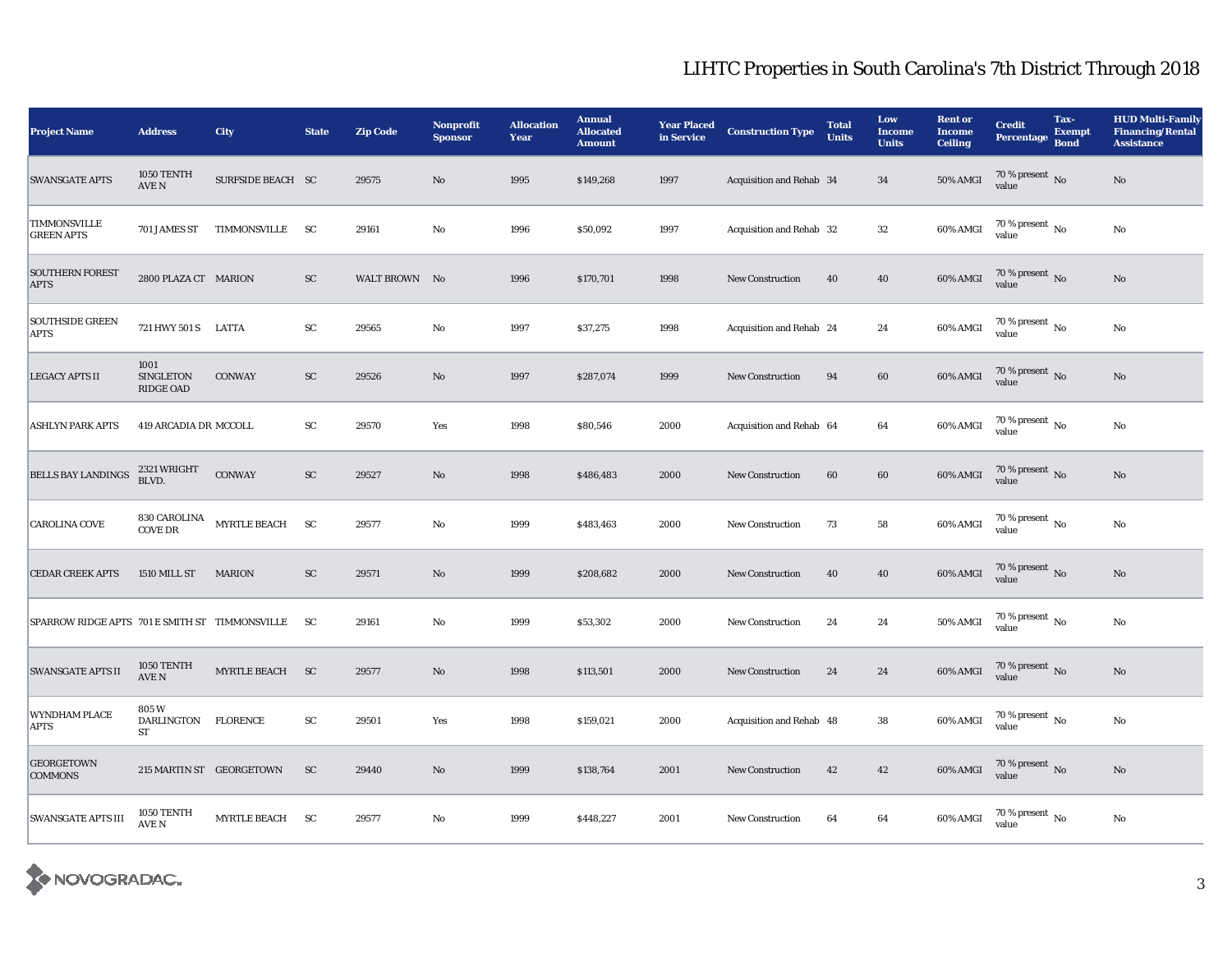| <b>Project Name</b>                   | <b>Address</b>                           | City                           | <b>State</b> | <b>Zip Code</b> | <b>Nonprofit</b><br><b>Sponsor</b> | <b>Allocation</b><br>Year | <b>Annual</b><br><b>Allocated</b><br><b>Amount</b> | <b>Year Placed</b><br>in Service | <b>Construction Type</b> | <b>Total</b><br><b>Units</b> | Low<br><b>Income</b><br><b>Units</b> | <b>Rent or</b><br><b>Income</b><br><b>Ceiling</b> | <b>Credit</b><br>Percentage                 | Tax-<br><b>Exempt</b><br><b>Bond</b> | <b>HUD Multi-Family</b><br><b>Financing/Rental</b><br><b>Assistance</b> |
|---------------------------------------|------------------------------------------|--------------------------------|--------------|-----------------|------------------------------------|---------------------------|----------------------------------------------------|----------------------------------|--------------------------|------------------------------|--------------------------------------|---------------------------------------------------|---------------------------------------------|--------------------------------------|-------------------------------------------------------------------------|
| <b>ANDERSON CENTER</b>                | 143 N MAIN ST MULLINS                    |                                | <b>SC</b>    | 29574           | No                                 | 2001                      | \$139,767                                          | 2003                             | Acquisition and Rehab 22 |                              | 22                                   | $60\%$ AMGI                                       | $70\,\%$ present $\,$ No value              |                                      | No                                                                      |
| <b>BENNETTSVILLE</b><br><b>LOFTS</b>  |                                          | 100 E MAIN ST BENNETTSVILLE SC |              | 29512           | No                                 | 2001                      | \$151,703                                          | 2003                             | Acquisition and Rehab 22 |                              | 22                                   | 60% AMGI                                          | 70 % present $\,$ No $\,$<br>value          |                                      | $\rm No$                                                                |
| <b>CAMBRIDGE COURT</b><br><b>APTS</b> | 550W<br>DARLINGTON FLORENCE<br><b>ST</b> |                                | ${\rm SC}$   | 29501           | Yes                                | 2001                      | \$299,970                                          | 2003                             | <b>New Construction</b>  | 64                           | 64                                   | 60% AMGI                                          | $70\,\%$ present $\,$ No value              |                                      | No                                                                      |
| MAPLEWOOD GREEN<br>APTS               | 220 S LONGST<br>$\mathbb{R}\mathbb{D}$   | <b>DILLON</b>                  | ${\rm SC}$   | 29536           | No                                 | 2002                      | \$69,765                                           | 2003                             | Acquisition and Rehab 48 |                              | 48                                   | 60% AMGI                                          | <b>Both 30%</b><br>and 70%<br>present value | No                                   | No                                                                      |
| <b>ALLIANCE INN APTS</b>              | 1075 MR JOE<br><b>WHITE AVE</b>          | MYRTLE BEACH SC                |              | 29577           | No                                 | 2002                      | \$384,825                                          | 2004                             | <b>New Construction</b>  | 54                           | 54                                   | 60% AMGI                                          | $70\,\%$ present $\,$ No value              |                                      | $\rm No$                                                                |
| <b>AUTUMN RUN APTS</b>                | 405 WELLS ST DARLINGTON                  |                                | ${\rm SC}$   | 29532           | No                                 | 2003                      | \$225,656                                          | 2004                             | <b>New Construction</b>  | 40                           | 40                                   | 60% AMGI                                          | 70 % present $\,$ No $\,$<br>value          |                                      | $\rm No$                                                                |
| <b>BLACKWATER COVE</b><br><b>APTS</b> | 1761 ERNEST<br><b>FINNEY AVE</b>         | CONWAY                         | ${\rm SC}$   | 29527           | No                                 | 2002                      | \$62,883                                           | 2004                             | <b>New Construction</b>  | 30                           | $30\,$                               | $60\%$ AMGI                                       | $70\,\%$ present $\,$ No value              |                                      | $\rm No$                                                                |
| HICKORY KNOLL                         | 2800 CHURCH<br><b>ST</b>                 | <b>GEORGETOWN</b>              | SC           | 29440           | No                                 | 2002                      | \$272,622                                          | 2004                             | <b>New Construction</b>  | 50                           | 40                                   | 60% AMGI                                          | $70\,\%$ present $\,$ No $\,$<br>value      |                                      | $\rm No$                                                                |
| LAKOTA CROSSING<br><b>APTS</b>        | 1741 LAKOTA DR FLORENCE                  |                                | ${\rm SC}$   | 29505           | $\mathbf{N}\mathbf{o}$             | 2002                      | \$415,280                                          | 2004                             | <b>New Construction</b>  | 72                           | 72                                   | $60\%$ AMGI                                       | $70\,\%$ present $\,$ No value              |                                      | $\rm No$                                                                |
| MONTICELLO PARK                       | 1300 OSCEOLA<br><b>ST</b>                | MYRTLE BEACH                   | <b>SC</b>    | 29577           | No                                 | 2002                      | \$500,000                                          | 2004                             | <b>New Construction</b>  | 80                           | 68                                   | 60% AMGI                                          | $70$ % present $\,$ No $\,$<br>value        |                                      | $\rm No$                                                                |
| MORRIS MANOR                          | 600 12TH AVE AYNOR                       |                                | <b>SC</b>    | 29511           | No                                 | 2002                      | \$142,144                                          | 2004                             | Acquisition and Rehab 22 |                              | $22\,$                               | $60\%$ AMGI                                       | $70\,\%$ present $\,$ No value              |                                      | $\rm No$                                                                |
| PALMETTOS WAY                         | 4399 SUGGS ST LORIS                      |                                | ${\rm SC}$   | 29569           | No                                 | 2002                      | \$223,050                                          | 2004                             | <b>New Construction</b>  | 40                           | 40                                   | 60% AMGI                                          | $70\,\%$ present $\,$ No $\,$<br>value      |                                      | $\rm No$                                                                |
| <b>COMPANION AT</b><br>THORNTON HALL  | 2119 LINCOLN<br>ST                       | <b>GEORGETOWN</b>              | <b>SC</b>    | 29440           | No                                 | 2003                      | \$289,622                                          | 2005                             | <b>New Construction</b>  | 40                           | 40                                   | 60% AMGI                                          | $70\,\%$ present $\,$ No value              |                                      | $\rm No$                                                                |
| <b>COOL BREEZE</b><br>CROSSING        | 600 COOL<br><b>BREEZE</b><br>CROSSING DR | <b>CHERAW</b>                  | ${\rm SC}$   | 29520           | No                                 | 2003                      | \$314,915                                          | 2005                             | <b>New Construction</b>  | 40                           | 40                                   | 60% AMGI                                          | 70 % present $\,$ No $\,$<br>value          |                                      | $\rm No$                                                                |

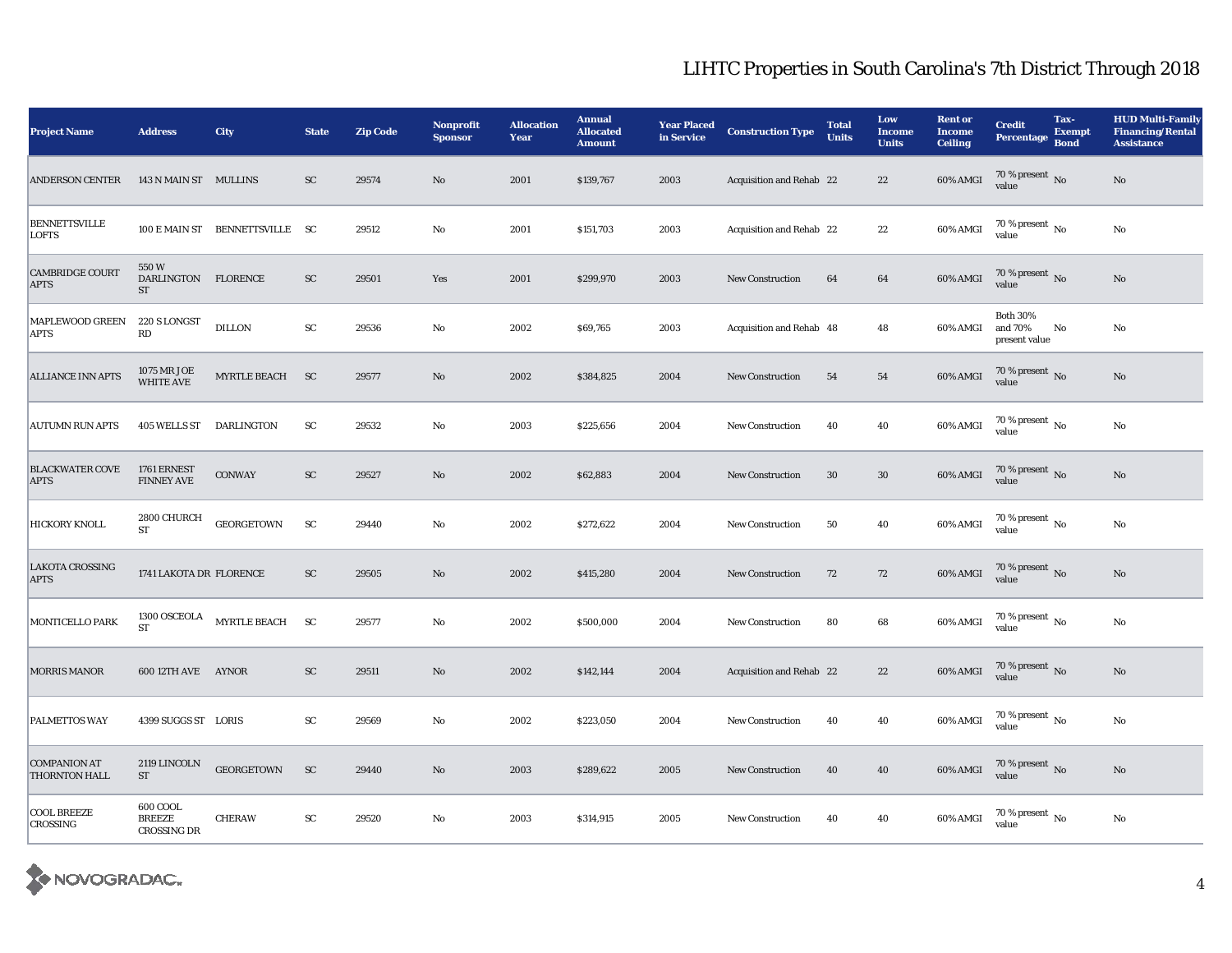| <b>Project Name</b>                        | <b>Address</b>                         | City                     | <b>State</b> | <b>Zip Code</b> | <b>Nonprofit</b><br><b>Sponsor</b> | <b>Allocation</b><br><b>Year</b> | <b>Annual</b><br><b>Allocated</b><br><b>Amount</b> | <b>Year Placed</b><br>in Service | <b>Construction Type</b>  | <b>Total</b><br><b>Units</b> | Low<br><b>Income</b><br><b>Units</b> | <b>Rent or</b><br><b>Income</b><br><b>Ceiling</b> | <b>Credit</b><br><b>Percentage</b>          | Tax-<br><b>Exempt</b><br><b>Bond</b> | <b>HUD Multi-Family</b><br><b>Financing/Rental</b><br><b>Assistance</b> |
|--------------------------------------------|----------------------------------------|--------------------------|--------------|-----------------|------------------------------------|----------------------------------|----------------------------------------------------|----------------------------------|---------------------------|------------------------------|--------------------------------------|---------------------------------------------------|---------------------------------------------|--------------------------------------|-------------------------------------------------------------------------|
| <b>CRANE CREEK APTS</b>                    | 1519 $\texttt{GRAINGER}$ CONWAY<br>RD  |                          | ${\rm SC}$   | 29527           | $\rm No$                           | 2003                             | \$71,912                                           | 2005                             | Acquisition and Rehab 56  |                              | 56                                   | 60% AMGI                                          | <b>Both 30%</b><br>and 70%<br>present value | No                                   | No                                                                      |
| <b>HUNTERS CROSSING</b>                    | 621 S NINTH<br>AVE                     | <b>DILLON</b>            | ${\rm SC}$   | 29536           | No                                 | 2003                             | \$314,915                                          | 2005                             | <b>New Construction</b>   | 40                           | 40                                   | 60% AMGI                                          | 70 % present $\,$ No $\,$<br>value          |                                      | No                                                                      |
| <b>LORIS GARDENS</b>                       | 4265 SUGGS ST LORIS                    |                          | SC           | 29569           | $\mathbf{N}\mathbf{o}$             | 2003                             | \$203,910                                          | 2005                             | <b>New Construction</b>   | 36                           | 36                                   | 60% AMGI                                          | $70\,\%$ present $\,$ No value              |                                      | $\mathbf{N}\mathbf{o}$                                                  |
| <b>PAGELAND PLACE</b><br><b>APTS</b>       | 205 MANGUM<br>${\rm ST}$               | <b>PAGELAND</b>          | ${\rm SC}$   | 29728           | Yes                                | 2005                             | \$213,548                                          | 2006                             | Acquisition and Rehab 50  |                              | 50                                   | 60% AMGI                                          | <b>Both 30%</b><br>and 70%<br>present value | No                                   | Yes                                                                     |
| PIPERS POINTE APTS                         | 1310 PIPERS<br>POINTE LN               | <b>MYRTLE BEACH</b>      | <b>SC</b>    | 29577           | $\rm No$                           | 2004                             | \$451,278                                          | 2006                             | <b>New Construction</b>   | 72                           | 72                                   | 60% AMGI                                          | 70 % present $\,$ No $\,$<br>value          |                                      | No                                                                      |
| <b>PLANTATION</b>                          | 200<br>RD                              | RITTENHOUSE MYRTLE BEACH | <b>SC</b>    | 29588           | No                                 | 2005                             | \$446,749                                          | 2006                             | Acquisition and Rehab 110 |                              | 110                                  | 60% AMGI                                          | <b>Both 30%</b><br>and 70%<br>present value | No                                   | Yes                                                                     |
| <b>DARLINGTON</b><br><b>DOWNTOWN LOFTS</b> | 107 ORANGE ST DARLINGTON               |                          | SC           | 29532           | $\mathbf{N}\mathbf{o}$             | 2005                             | \$280,792                                          | 2007                             | <b>New Construction</b>   | 28                           | 28                                   | 60% AMGI                                          | 70 % present $\,$ No $\,$<br>value          |                                      | No                                                                      |
| <b>GEORGETOWN</b><br><b>LANDING APTS</b>   | 2107 LINCOLN<br>${\rm ST}$             | <b>GEORGETOWN</b>        | SC           | 29440           | No                                 | 2005                             | \$412,117                                          | 2007                             | <b>New Construction</b>   | 48                           | 48                                   | 60% AMGI                                          | 70 % present $\,$ No $\,$<br>value          |                                      | $\rm No$                                                                |
| MONTICELLO PARK II                         | 1230<br>CT                             | WINCHESTER MYRTLE BEACH  | <b>SC</b>    | 29577           | $\rm No$                           | 2005                             | \$528,249                                          | 2007                             | <b>New Construction</b>   | 56                           | 56                                   | 60% AMGI                                          | 70 % present $\,$ No $\,$<br>value          |                                      | $\rm No$                                                                |
| <b>OAK TERRACE APTS</b>                    | 400 E<br><b>MAYNARD ST</b>             | <b>PAGELAND</b>          | ${\rm SC}$   | 29728           | No                                 | 2006                             | \$67,428                                           | 2007                             | Acquisition and Rehab 24  |                              | 24                                   | 60% AMGI                                          | <b>Both 30%</b><br>and 70%<br>present value | No                                   | No                                                                      |
| PECAN GROVE APTS                           | 105 PRICE CT                           | <b>DARLINGTON</b>        | ${\rm SC}$   | 29532           | No                                 | 2005                             | \$286,133                                          | 2007                             | <b>New Construction</b>   | 32                           | $32\,$                               | 60% AMGI                                          | 70 % present $\,$ No $\,$<br>value          |                                      | $\rm No$                                                                |
| <b>RIVER BIRCH APTS</b>                    | 117 HUGER ST                           | <b>CHERAW</b>            | ${\rm SC}$   | 29520           | No                                 | 2006                             | \$49,371                                           | 2007                             | Acquisition and Rehab 14  |                              | 14                                   | 60% AMGI                                          | <b>Both 30%</b><br>and 70%<br>present value | No                                   | No                                                                      |
| <b>COIT VILLAGE</b>                        | 230 N COIT ST FLORENCE                 |                          | SC           | 29501           | $\rm No$                           | 2006                             | \$600,000                                          | 2008                             | <b>New Construction</b>   | 60                           | 60                                   | 60% AMGI                                          | $70\,\%$ present $\,$ No value              |                                      | $\rm No$                                                                |
| <b>CRABTREE COMMONS</b>                    | $301\,\mathrm{EL}$ BETHEL<br><b>RD</b> | CONWAY                   | ${\rm SC}$   | 29527           | No                                 | 2006                             | \$600,000                                          | 2008                             | <b>New Construction</b>   | 48                           | 48                                   | 60% AMGI                                          | 70 % present $\,$ No $\,$<br>value          |                                      | $\rm No$                                                                |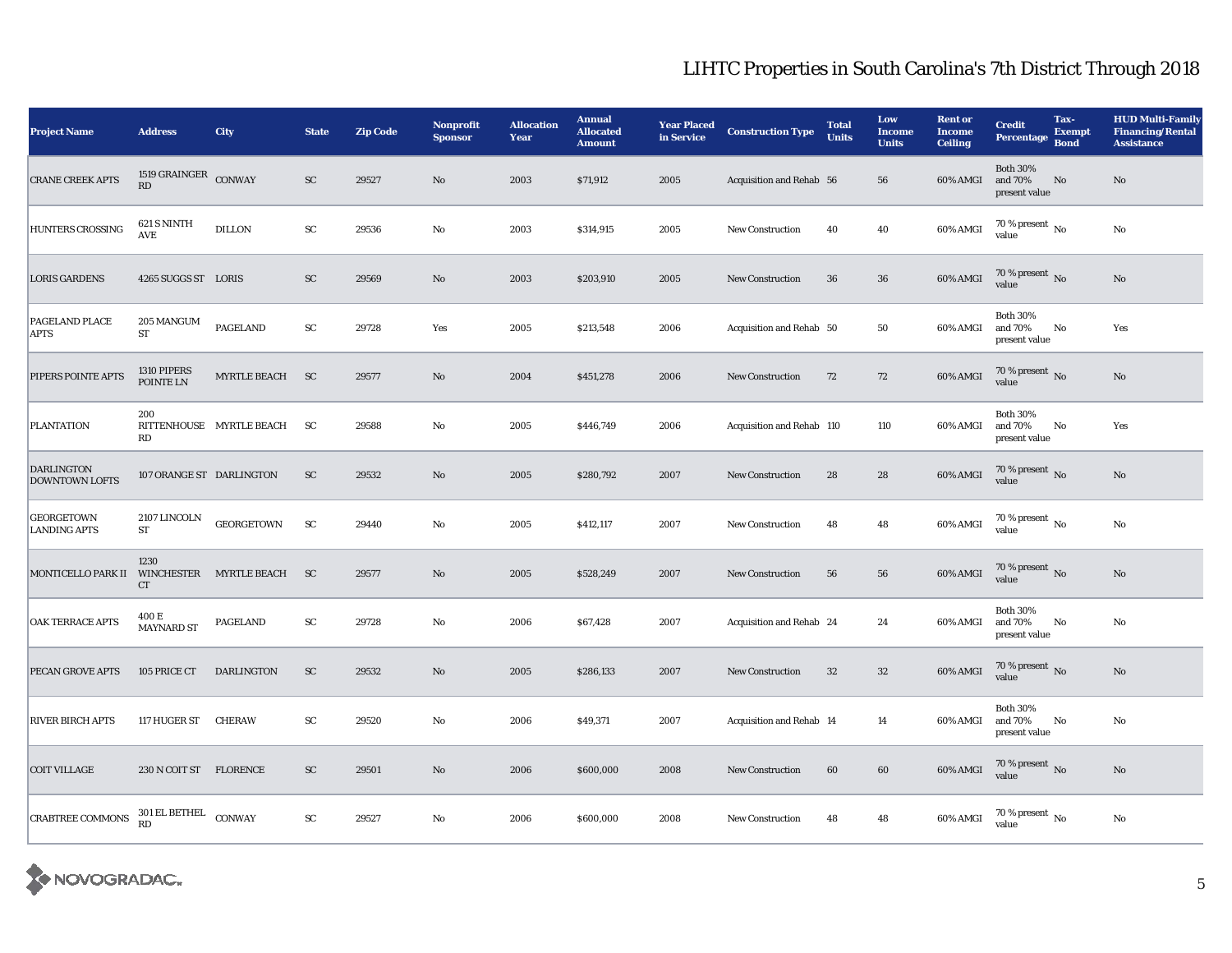| <b>Project Name</b>                                                                                          | <b>Address</b>                              | <b>City</b>                 | <b>State</b>  | <b>Zip Code</b> | <b>Nonprofit</b><br><b>Sponsor</b> | <b>Allocation</b><br>Year | <b>Annual</b><br><b>Allocated</b><br><b>Amount</b> | <b>Year Placed</b><br>in Service | <b>Construction Type</b> | <b>Total</b><br><b>Units</b> | Low<br><b>Income</b><br><b>Units</b> | <b>Rent or</b><br><b>Income</b><br><b>Ceiling</b> | <b>Credit</b><br>Percentage                 | Tax-<br><b>Exempt</b><br><b>Bond</b> | <b>HUD Multi-Family</b><br><b>Financing/Rental</b><br><b>Assistance</b> |
|--------------------------------------------------------------------------------------------------------------|---------------------------------------------|-----------------------------|---------------|-----------------|------------------------------------|---------------------------|----------------------------------------------------|----------------------------------|--------------------------|------------------------------|--------------------------------------|---------------------------------------------------|---------------------------------------------|--------------------------------------|-------------------------------------------------------------------------|
| MONTICELLO PARK III                                                                                          | 1310 APACHE<br>DR                           | MYRTLE BEACH SC             |               | 29577           | No                                 | 2007                      | \$621,227                                          | 2008                             | <b>New Construction</b>  | 56                           | 56                                   | 60% AMGI                                          | 70 % present $\,$ No $\,$<br>value          |                                      | No                                                                      |
| BRECKENRIDGE APTS 510 S MAIN ST MCCOLL                                                                       |                                             |                             | SC            | 29570           | No                                 | 2008                      | \$54,556                                           | 2009                             | Acquisition and Rehab 24 |                              | 24                                   | 60% AMGI                                          | 30 % present $\rm \gamma_{\rm es}$<br>value |                                      | No                                                                      |
| <b>FOREST RIDGE</b>                                                                                          | 1212 MYRTLE ST HARTSVILLE                   |                             | <b>SC</b>     | 29550           | No                                 | 2007                      | \$609,597                                          | 2009                             | Acquisition and Rehab 89 |                              | 89                                   | 60% AMGI                                          | <b>Both 30%</b><br>and 70%<br>present value | No                                   | Yes                                                                     |
| NORTH OAKS APTS II                                                                                           | 2501 OAK ST                                 | <b>CONWAY</b>               | ${\rm SC}$    | 29526           | No                                 | 2008                      | \$101,021                                          | 2009                             | <b>New Construction</b>  | 44                           | 44                                   | $60\%$ AMGI                                       | 30 % present $\,$ $\rm Yes$<br>value        |                                      | $\rm No$                                                                |
| <b>BAY POINTE I</b>                                                                                          |                                             | 1408 FISHER DR MYRTLE BEACH | <sub>SC</sub> | 29577           | No                                 | 2009                      | \$670,505                                          | 2010                             | New Construction         | 50                           | ${\bf 50}$                           | $60\%$ AMGI                                       | 70 % present $\,$ No $\,$<br>value          |                                      | No                                                                      |
| <b>BENNETTSVILLE</b><br><b>GREEN APTS</b>                                                                    | <b>501 CTR ST</b>                           | BENNETTSVILLE SC            |               | 29512           | No                                 | 2009                      | \$422,487                                          | 2010                             | Acquisition and Rehab 40 |                              | 40                                   | 60% AMGI                                          | 70 % present $\,$ No $\,$<br>value          |                                      | No                                                                      |
| <b>GLENFIELD APTS</b><br>PHASE I (2009 TCEX<br>EXCH)                                                         | 604 CTR ST                                  | BENNETTSVILLE SC            |               | 29512           | No                                 | 2009                      | \$175,679                                          | 2010                             | Acquisition and Rehab 40 |                              | 40                                   | 60% AMGI                                          | <b>Both 30%</b><br>and 70%<br>present value | No                                   | No                                                                      |
| <b>GLENFIELD APTS</b><br>PHASE II (2009 TCEX<br>EXCH)                                                        | 606 CTR ST                                  | BENNETTSVILLE SC            |               | 29512           | No                                 | 2009                      | \$190,369                                          | 2010                             | Acquisition and Rehab 40 |                              | 40                                   | 60% AMGI                                          | <b>Both 30%</b><br>and 70%<br>present value | No                                   | No                                                                      |
| PLANTATION APTS                                                                                              | DR                                          | 185 MONTFORD GEORGETOWN     | <b>SC</b>     | 29440           | No                                 | 2008                      | \$100,774                                          | 2010                             | Acquisition and Rehab 48 |                              | 48                                   | $60\%$ AMGI                                       | 30 % present $\,$ $\rm Yes$<br>value        |                                      | $\rm No$                                                                |
| <b>BAY POINTE II</b>                                                                                         |                                             | 1401 MAKO CT MYRTLE BEACH   | <b>SC</b>     | 29577           | No                                 | 2010                      | \$772,537                                          | 2011                             | <b>New Construction</b>  | 56                           | 56                                   | 60% AMGI                                          | 70 % present $\hbox{~No}$<br>value          |                                      | $\rm No$                                                                |
| $\frac{\mbox{HARTSVILLE GARDEN}}{\mbox{APTS (2009 TCEX EXCH} \begin{tabular}{l} 780 TAILWIND \end{tabular}}$ |                                             | <b>HARTSVILLE</b>           | ${\rm SC}$    | 29550           | No                                 | 2009                      | \$669,280                                          | 2011                             | <b>New Construction</b>  | 72                           | 72                                   | 60% AMGI                                          | 70 % present No<br>value                    |                                      | No                                                                      |
| CORNERSTONE<br><b>COMMONS (LEGACY)</b>                                                                       | 204 LEGACY<br>WAY                           | <b>CONWAY</b>               | ${\rm SC}$    | 29526           | No                                 | 2010                      | \$758,228                                          | 2011                             | Acquisition and Rehab 90 |                              | 90                                   | $60\%$ AMGI                                       | 70 % present $\,$ No $\,$<br>value          |                                      | No                                                                      |
| MCGOWAN COMMONS $^{703}_{ST}$ MECHANIC FLORENCE                                                              |                                             |                             | ${\rm SC}$    | 29506           | No                                 | 2010                      | \$463,077                                          | 2012                             | <b>New Construction</b>  | 36                           | 36                                   | $60\%$ AMGI                                       | $70\,\%$ present $\,$ No value              |                                      | $\mathbf{N}\mathbf{o}$                                                  |
| <b>CYPRESS LANE</b>                                                                                          | $310\ \text{W}$ GAPWAY ANDREWS<br><b>RD</b> |                             | ${\rm SC}$    | 29510           | No                                 | 2011                      | \$634,545                                          | 2012                             | <b>New Construction</b>  | 48                           | 48                                   | 60% AMGI                                          | $70$ % present $\,$ No $\,$<br>value        |                                      | $\rm No$                                                                |

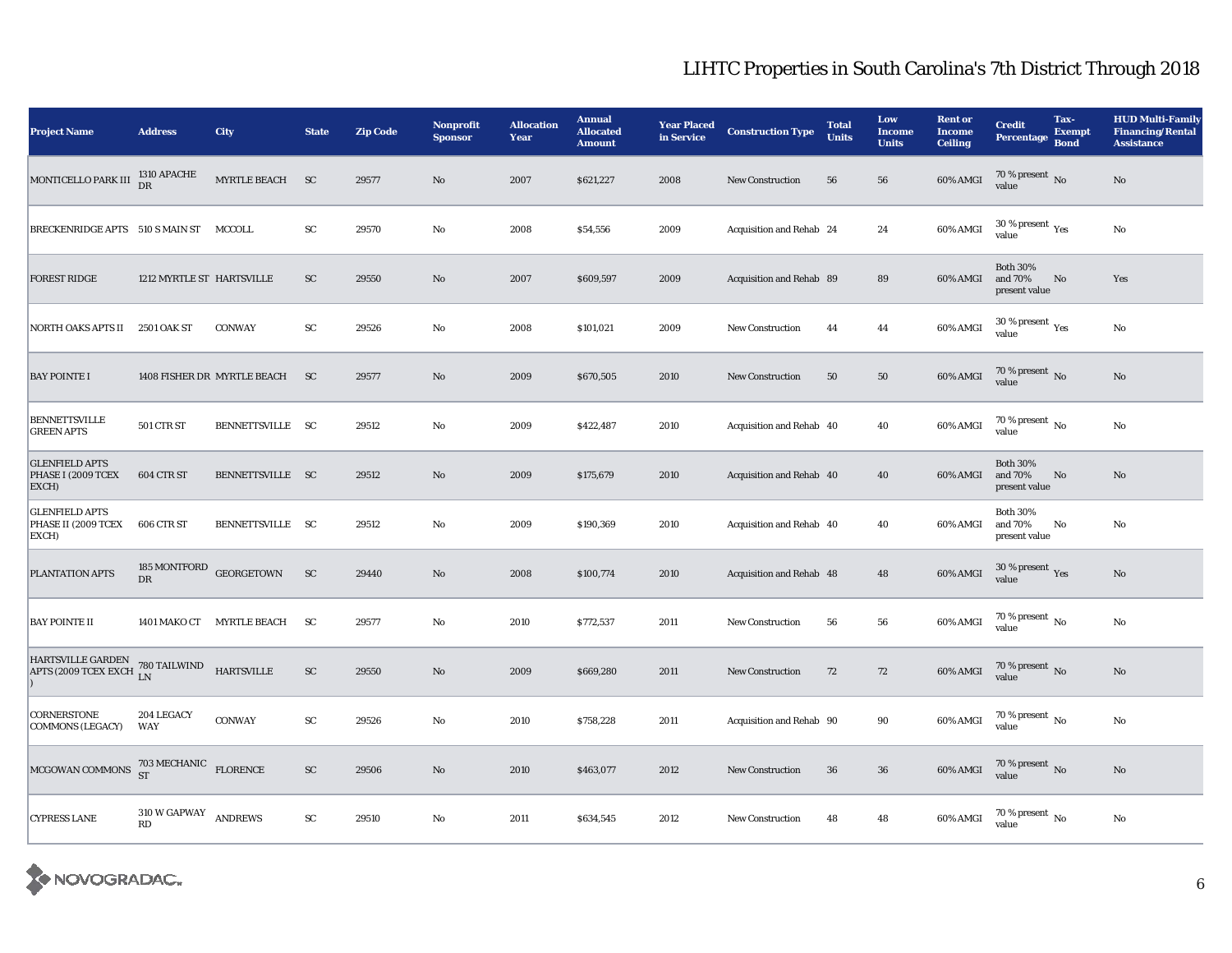| <b>Project Name</b>                           | <b>Address</b>                                                | City                | <b>State</b> | <b>Zip Code</b> | <b>Nonprofit</b><br><b>Sponsor</b> | <b>Allocation</b><br>Year | <b>Annual</b><br><b>Allocated</b><br><b>Amount</b> | <b>Year Placed</b><br>in Service | <b>Construction Type</b> | <b>Total</b><br><b>Units</b> | Low<br><b>Income</b><br><b>Units</b> | <b>Rent or</b><br><b>Income</b><br><b>Ceiling</b> | <b>Credit</b><br><b>Percentage</b>          | Tax-<br><b>Exempt</b><br><b>Bond</b> | <b>HUD Multi-Family</b><br><b>Financing/Rental</b><br><b>Assistance</b> |
|-----------------------------------------------|---------------------------------------------------------------|---------------------|--------------|-----------------|------------------------------------|---------------------------|----------------------------------------------------|----------------------------------|--------------------------|------------------------------|--------------------------------------|---------------------------------------------------|---------------------------------------------|--------------------------------------|-------------------------------------------------------------------------|
| PALMETTO STATION                              | 2300 FREEDOM<br>BOULEVARD                                     | <b>FLORENCE</b>     | <b>SC</b>    | 29505           | No                                 | 2013                      | \$650,423                                          | 2014                             | <b>New Construction</b>  | 48                           | 48                                   | 60% AMGI                                          | 70 % present $\,$ No $\,$<br>value          |                                      | $\rm No$                                                                |
| <b>BRIARWOOD</b><br><b>APARTMENTS</b>         | 106 BUNDY<br><b>STREET</b>                                    | <b>CLIO</b>         | ${\rm SC}$   | 29525           | No                                 | 2014                      | \$63,397                                           | 2015                             | Acquisition and Rehab 24 |                              | 24                                   | 60% AMGI                                          | 30 % present $\rm \gamma_{\rm es}$<br>value |                                      | $\rm No$                                                                |
| <b>HIGHLAND POINTE</b>                        | 201 HIGHLAND<br>POINTE DRIVE                                  | <b>LAKE CITY</b>    | ${\rm SC}$   | 29560           | No                                 | 2013                      | \$748,904                                          | 2015                             | New Construction         | 48                           | 48                                   | 60% AMGI                                          | $70\,\%$ present $_{\rm No}$                |                                      | $\rm\thinspace No$                                                      |
| <b>MEADOW PARK</b><br><b>APARTMENTS</b>       | <b>301 WEST</b><br><b>DOGWOOD</b><br><b>DRIVE</b>             | <b>MULLINS</b>      | SC           | 29574           | $\mathbf{No}$                      | 2014                      | \$130,432                                          | 2015                             | Acquisition and Rehab 56 |                              | ${\bf 56}$                           | 60% AMGI                                          | $30$ % present $\,$ $\rm Yes$<br>value      |                                      | $\rm No$                                                                |
| THE LANDINGS M14-<br>SG450976                 | 4080 NORTH<br>HORSESHOE<br><b>ROAD</b>                        | <b>LITTLE RIVER</b> | <b>SC</b>    | 29566           | No                                 | 2014                      | \$59,396                                           | 2015                             | Acquisition and Rehab 24 |                              | 24                                   | $60\%$ AMGI                                       | 30 % present $\gamma_{\rm e s}$<br>value    |                                      | $\rm No$                                                                |
| PALMETTO STATION                              | $2300\ \mbox{FREDOM}\quad$ $\textrm{FLORENCE}$<br><b>BLVD</b> |                     | ${\rm SC}$   | 29505           |                                    | 2013                      | $\$0$                                              | 2015                             | Not Indicated            | 48                           | $\boldsymbol{0}$                     |                                                   | Not<br>Indicated                            |                                      |                                                                         |
| <b>CAROLINA OAKS</b><br>VILLAGE               | 1302 SCARLET<br>LANE                                          | <b>MYRTLE BEACH</b> | <b>SC</b>    | 29577           | No                                 | 2014                      | \$681,311                                          | 2016                             | New Construction         | 48                           | 48                                   | 60% AMGI                                          | 70 % present $\,$ No $\,$<br>value          |                                      | $\rm No$                                                                |
| <b>INDIGO POINTE</b>                          | 820 S. COIT<br><b>STREET</b>                                  | <b>FLORENCE</b>     | ${\rm SC}$   | 29501           | No                                 | 2014                      | \$631,363                                          | 2016                             | <b>New Construction</b>  | 48                           | 48                                   | 60% AMGI                                          | 70 % present $\,$ No $\,$<br>value          |                                      | $\rm No$                                                                |
| <b>CRESCENT VILLAS M15</b><br>SG450991        | 2440<br><b>HOFFMEYER</b><br><b>ROAD</b>                       | <b>FLORENCE</b>     | <b>SC</b>    | 29501           | No                                 | 2015                      | \$595,907                                          | 2016                             | <b>New Construction</b>  | 48                           | 48                                   | 60% AMGI                                          | 70 % present<br>value                       |                                      | $\rm No$                                                                |
| MAGNOLIA SENIOR<br>VILLAGE M15-<br>SG450993   | 131 SOJOURNER<br>WAY                                          | <b>HARTSVILLE</b>   | ${\rm SC}$   | 29550           | No                                 | 2015                      | \$462,458                                          | 2016                             | <b>New Construction</b>  | 32                           | 32                                   | 60% AMGI                                          | 70 % present<br>value                       |                                      | $\rm No$                                                                |
| <b>BROOKSTONE</b><br>LANDING M15-<br>SG450996 | <b>1012 WEST</b><br><b>MAIN STREET</b>                        | <b>DILLON</b>       | SC           | 29536           | Yes                                | 2015                      | \$593,815                                          | 2017                             | New Construction         | 40                           | 40                                   | 60% AMGI                                          | 70 % present<br>value                       |                                      | $\rm No$                                                                |
| ATTWOOD POINTE M16-155 ATTWOOD<br>SG450999    | <b>AVENUE</b>                                                 | <b>FLORENCE</b>     | ${\rm SC}$   | 29505           | No                                 | 2016                      | \$775,863                                          | 2018                             | <b>New Construction</b>  | 52                           | $52\,$                               | 60% AMGI                                          | 70 % present<br>value                       |                                      | $\rm No$                                                                |
| <b>DEVONSHIRE</b><br><b>APARTMENTS</b>        | 715 N. FARR<br><b>AVENUE</b>                                  | <b>ANDREWS</b>      | SC           | 29510           | No                                 | 2016                      | \$89,136                                           | 2018                             | Acquisition and Rehab 32 |                              | $32\,$                               | 60% AMGI                                          | 30 % present<br>value                       |                                      | $\rm No$                                                                |
| <b>EASTBROOK ESTATES</b>                      | 804<br><b>EASTBROOK</b><br><b>COURT</b>                       | <b>MARION</b>       | SC           | 29571           | No                                 | 2016                      | \$633,636                                          | 2018                             | <b>New Construction</b>  | 31                           | 31                                   | 60% AMGI                                          | 70 % present<br>value                       |                                      | No                                                                      |